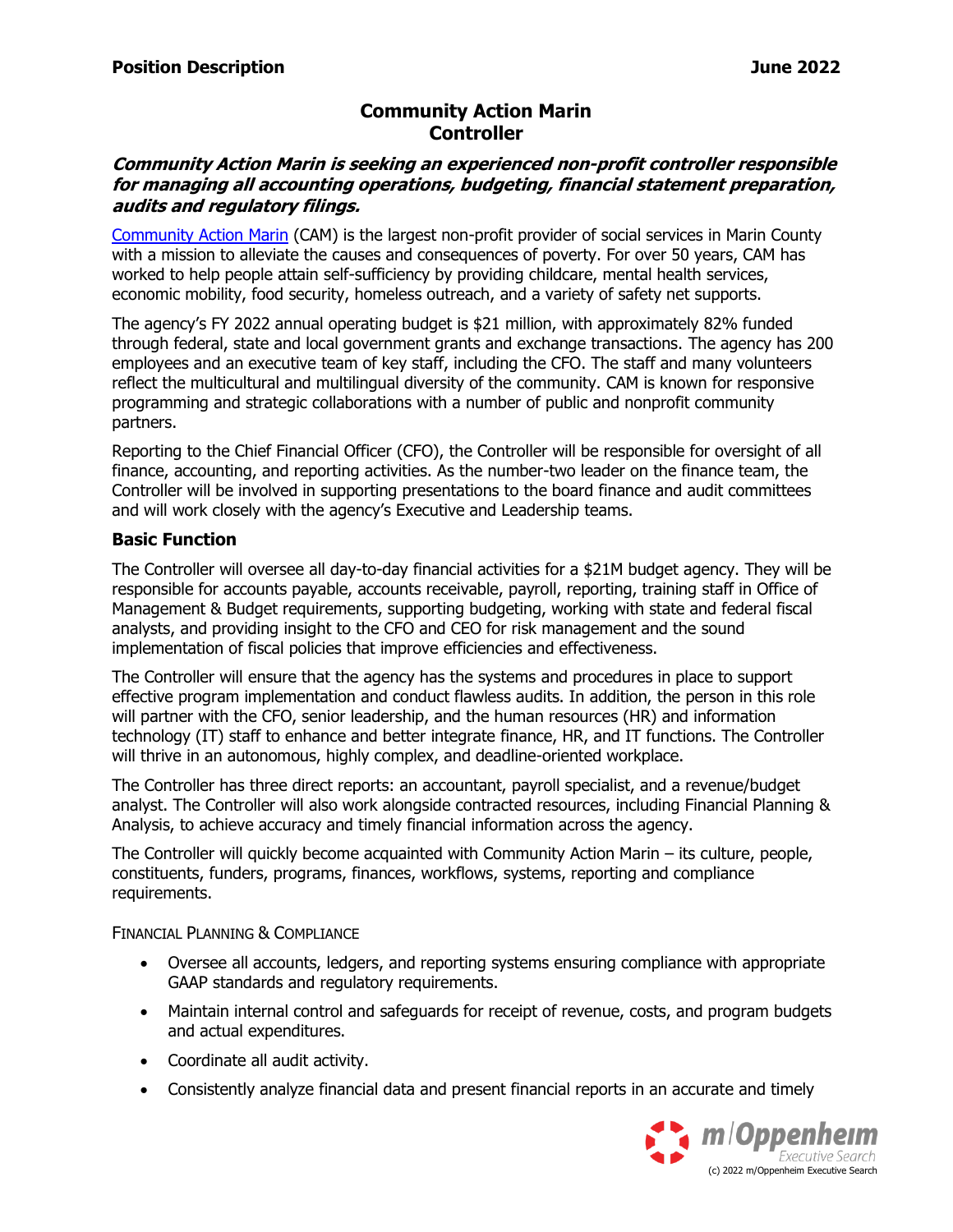manner; clearly communicate monthly, quarterly, and annual financial statements; monitor progress and changes and keep senior leadership abreast of CAM's financial status.

- Assist agency leadership in the annual budgeting and planning process; administer and review all financial plans and compare to actual results with a view to identify, explain, and correct variances as appropriate.
- Support the CFO in engaging the board's audit and finance committees around issues and trends in financial operating models and delivery.
- Oversee all financial, project/program and grants accounting; ensure that expenditures are consistently aligned with grant and program budgets throughout the grant/fund period; collate financial reporting materials for government, corporate, and foundation grants.
- Manage organizational cash flow forecasting by working in partnership with the program vice presidents; continuously collaborate with program vice presidents to assess the financial efficacy of program operations and establish finance and administrative systems to support program operations.
- Manage and track the performance of invested assets in keeping with policies and investment guidelines.

#### TEAM LEADERSHIP

- Leverage strengths of the current finance team members, help to clarify roles and responsibilities and develop and implement training programs in order to maximize and reach optimal individual and organizational goals.
- Provide leadership in strengthening internal communications with staff at all levels throughout the organization; create and promote a positive and supportive work environment.
- Remain up-to-date on nonprofit audit best practices and state and federal laws regarding nonprofit operations and communicate regularly to inform and engage the team.
- Explain and interpret policies, procedures, regulations, and formulas concerning grants and contacts, ensuring aligned understanding across the Finance team.
- Provide internal leadership by coordinating with the Development team for robust, timely and accurate reports on fund raising activities.
- Perform other related duties as assigned.

## **Qualifications**

- BA in Accounting, Finance, Business Administration, or related field required.
- CPA and/or MBA preferred.
- 5+ years of experience in a finance-focused leadership role, preferably with experience in a nonprofit with a budget of at least \$10 million and/or a highly regulated industry.
- Solid experience coordinating audit activities and managing reporting, budget development and analysis, accounts payable and receivable, general ledger, payroll, and accounting for investments.
- A track record in grants management as it relates to compliance and reporting of government, corporate and foundation grants is essential.
- Technology savvy with experience selecting and overseeing software installations and